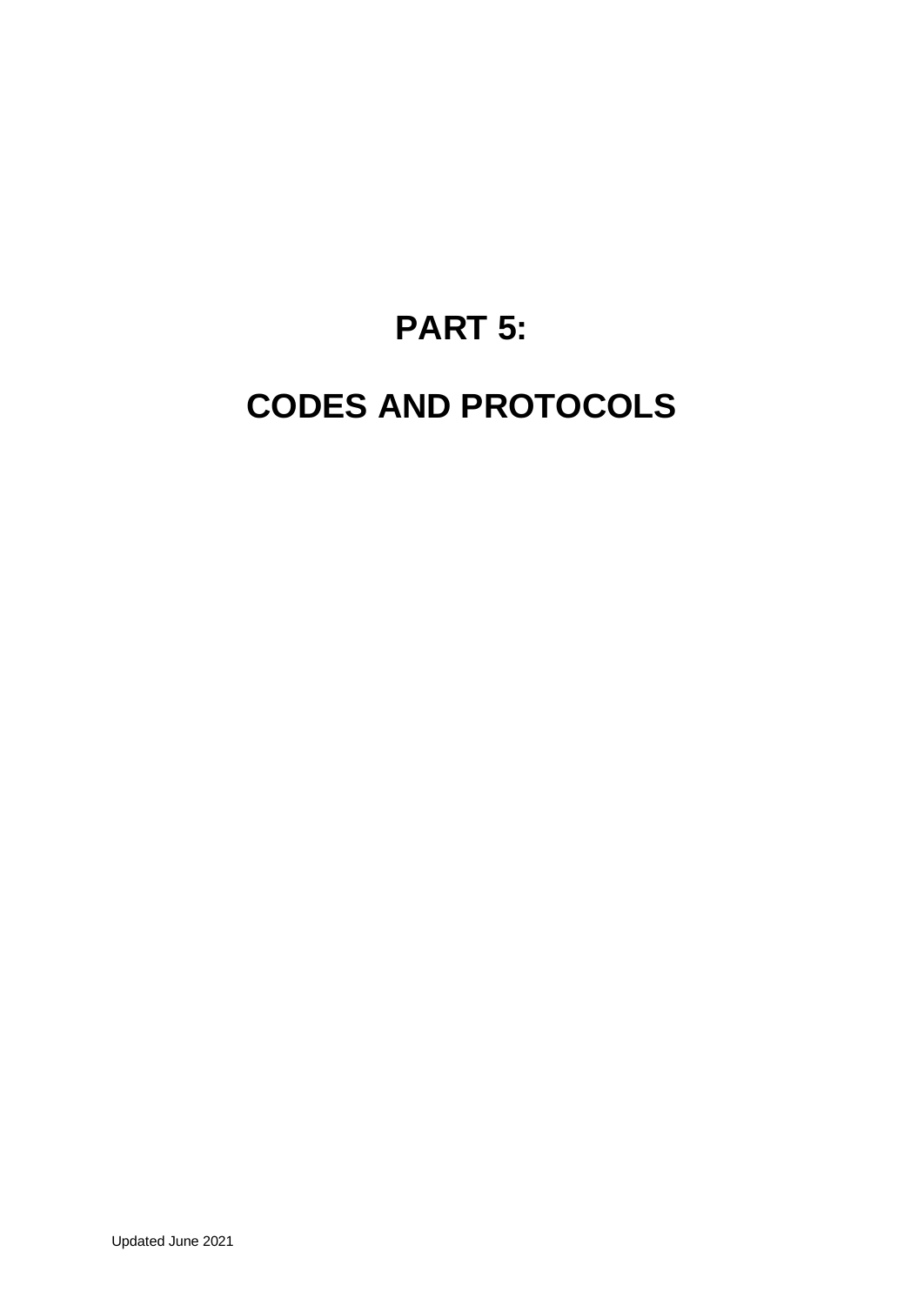**Part 5 of the Council's Constitution consists of 10 documents which describe how we conduct ourselves in meetings and make decisions about certain matters as follows:**

- **5.1 Code of Conduct for Councillors (and Voting Co-optees)**
- **5.2 Monitoring Officer Protocol**
- **5.3 Protocol for Planning Committees and Sub-Committees**
- **5.4 Decision Making on Ward Issues – Procedural Advice to Cabinet Members**
- **5.5 Protocol on the Role of Representatives on Key Outside Bodies in Representing the Interests of the Council**
- **5.6 Officers' Code of Conduct**
- **5.7 Protocol for Public Speaking at Planning Committees**
- **5.8 Licensing Committee Protocol**
- **5.9 Councillors and Officers in Kirklees – A Protocol for Working Effectively**
- **5.10 Safeguarding Protocol**
- **5.11 Protocol for Online Meetings**
- **5.12 Protocol for the Exercise of Concurrent Functions and Associated Statutory Consents**